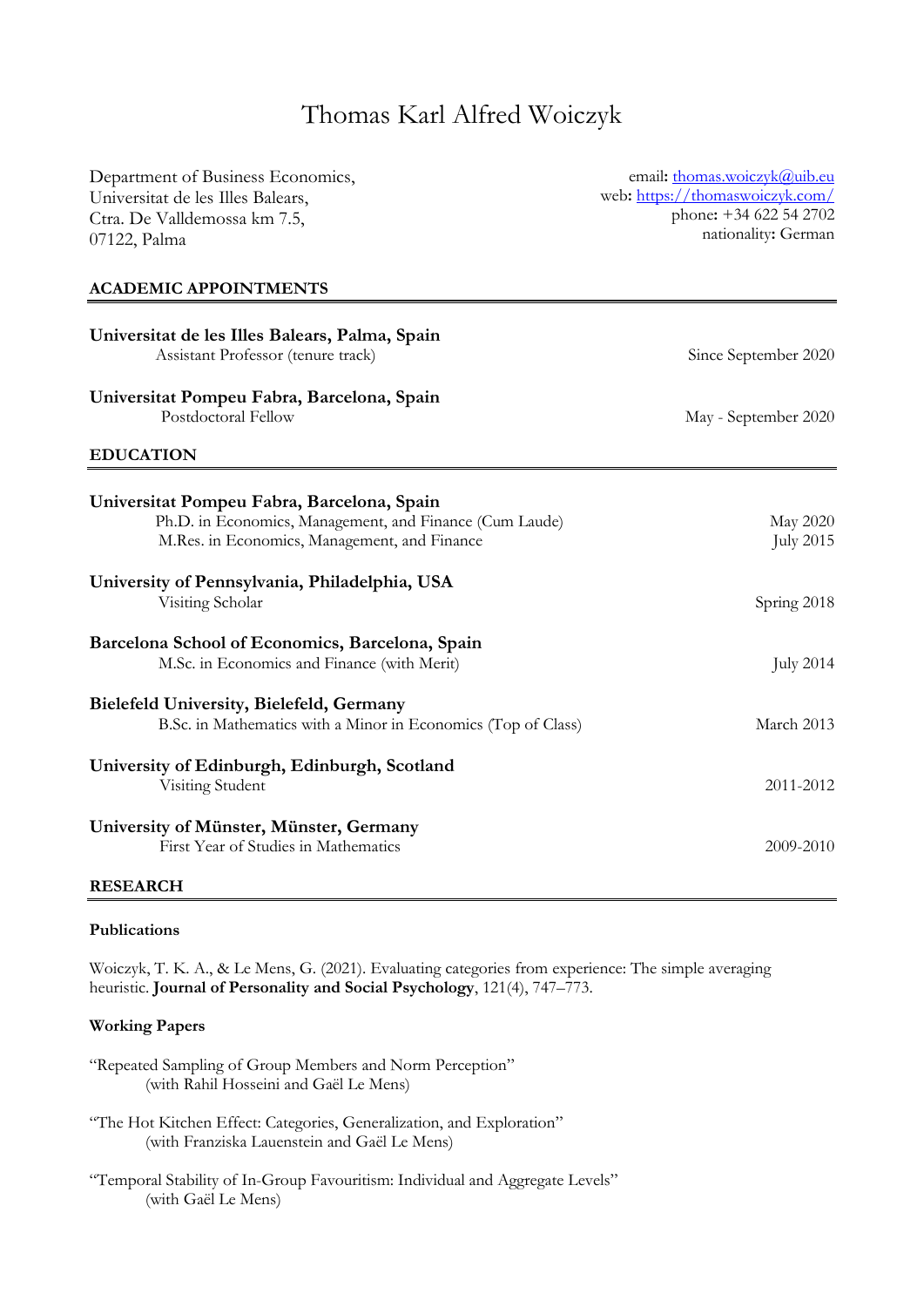#### **Work in Progress**

- "How Does the Rating Scale Affect the Production of Ratings?" (with Rahil Hosseini and Gaël Le Mens)
- "Experience vs. Description in Impression Formation" (with Hans Alves and Tomás Lejarraga)
- "Language and Social Behaviour" (with Gaël Le Mens)

#### **CONFERENCE PRESENTATIONS**

- **Experience vs. Description in Impression Formation** (with Hans Alves and Tomás Lejarraga) *Sampling Conference*, October 2021, Heidelberg, Germany
- **Evaluating Categories from Experience: The Simple Averaging Heuristic** (with Gaël Le Mens) *41st SJDM meeting*, December 2020, Online; *Nagymaros*, June 2020, Online; *19th General Meeting of the European Association for Social Psychology* (cancelled due to COVID-19), July 2020, Krakow, Poland*; Thurgau Experimental Economics Meeting* (cancelled due to COVID-19), April 2020, Kreuzlingen, Switzerland; 27<sup>th</sup> *SPUDM* (the 27th Subjective Probability, Utility, and Decision Making Conference), August 2019, Amsterdam, Netherlands.

**The Hot Kitchen Effect: Categories, Generalization, and Exploration** (with Franziska Sump and Gaël Le Mens)

28th *SPUDM* (the 28th Subjective Probability, Utility, and Decision Making Conference), August 2021, Online; *Sampling Symposium Heidelberg,* February 2021, Online; *41st SJDM meeting*, December 2020, Online; *40th SMS (Strategic Management Society),* October 2020, Online*; AOM 2020 (Academy of Management)*, August 2020, Online; *26th EGOS (European Group for Organizational Studies)*, July 2020, Online*; TOM 2020 (Theoretical Organization Models)*, June 2020, Online.

**Temporal Stability of In-Group Favouritism: Individual and Aggregate Levels** (with Gaël Le Mens) *26th SPUDM (the 26th Subjective Probability, Utility, and Decision Making Conference)*, August 2017, Haifa, Israel.

#### **Language and Social Behaviour** (with Gaël Le Mens)

*18th General Meeting of the European Association for Social Psychology*, July 2017, Granada, Spain.

## **INVITED SEMINARS**

- **Repeated Sampling of Group Members and Norm Perception** (with Rahil Hosseini and Gaël Le Mens) *Universitat de les Iles Balears* (July, 2022); *University of Southern Denmark* (February, 2022)
- **Evaluating Categories from Experience: The Simple Averaging Heuristic** (with Gaël Le Mens) *University of Southern Denmark* (2020, cancelled due to COVID-19); *Universitat de les Iles Balears* (February, 2020)

#### **AWARDS AND HONORS**

| Formación de Personal Investigador (FPI)           | 2015-2016 |
|----------------------------------------------------|-----------|
| Teaching Fellowship of UPF                         | 2014-2015 |
| "Best Undergraduates to Bielefeld University"      | 2013      |
| Full Scholarship of the Friedrich Ebert Foundation | 2010-2015 |
| Erasmus Grant                                      | 2011-2012 |